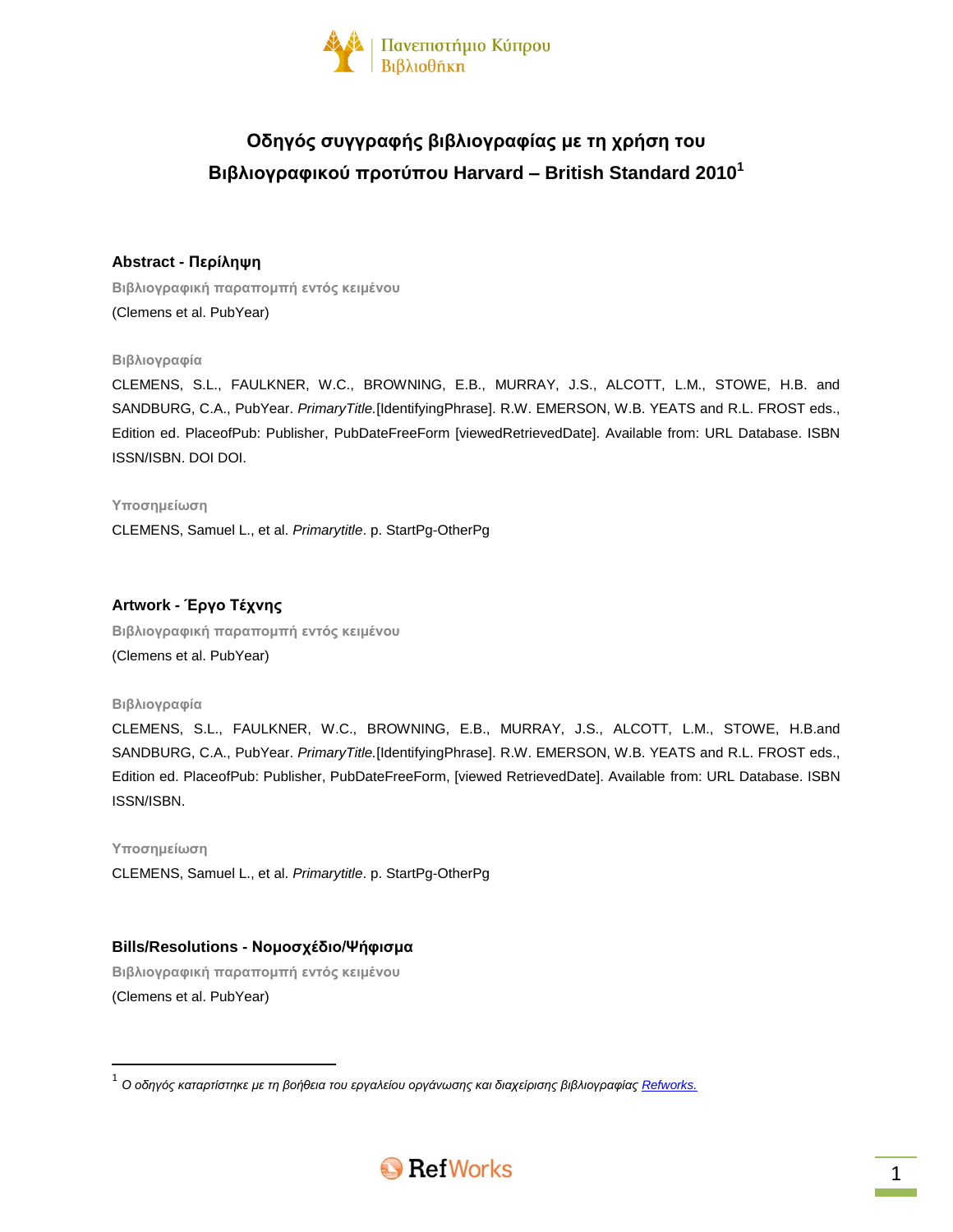

#### **Βιβλιογραφία**

CLEMENS, S.L., FAULKNER, W.C., BROWNING, E.B., MURRAY, J.S., ALCOTT, L.M., STOWE, H.B.and SANDBURG, C.A., PubYear. *PrimaryTitle.*[IdentifyingPhrase]. R.W. EMERSON, W.B. YEATS and R.L. FROST eds., Edition ed. PlaceofPub: Publisher, PubDateFreeForm, [viewed RetrievedDate]. Available from: URL Database. ISBN ISSN/ISBN. DOI DOI.

#### **Υποσημείωση**

CLEMENS, Samuel L., et al. *Primarytitle*. p. StartPg-OtherPg

#### **Book, Edited - Βιβλίο, Επιμελημένο**

**Βιβλιογραφική παραπομπή εντός κειμένου** (Clemens et al. PubYear)

#### **Βιβλιογραφία**

CLEMENS, Samuel L., FAULKNER, William C., BROWNING, Elizabeth B., MURRAY, Judith S., ALCOTT, Louisa M., STOWE, Harriet B. and SANDBURG, Carl A., PubYear. *PrimaryTitle.* [IdentifyingPhrase]. In: R.W. EMERSON, W.B. YEATS and R.L. FROST eds. Edition ed. PlaceofPub: Publisher, PubDateFreeForm, [viewed RetrievedDate]. Available from: URL Database. ISBN ISSN/ISBN. DOI DOI.

**Υποσημείωση**

CLEMENS, Samuel L., et al. *Primarytitle*. p. StartPg-OtherPg

#### **Book, Section - Βιβλίο, Μέρος**

**Βιβλιογραφική παραπομπή εντός κειμένου** (Clemens et al. PubYear)

#### **Βιβλιογραφία**

CLEMENS, S.L., FAULKNER, W.C., BROWNING, E.B., MURRAY, J.S., ALCOTT, L.M., STOWE, H.B. and SANDBURG, C.A., PubYear. PrimaryTitle. [IdentifyingPhrase]. In: R.W. EMERSON, W.B. YEATS and R.L. FROST eds., *SecondaryTitle*Edition ed. PlaceofPub: Publisher,PubDateFreeForm [viewed RetrievedDate], pp. StartPg-OtherPg. Available from: URL Database. ISBN ISSN/ISBN. DOI DOI.

**Υποσημείωση**

CLEMENS, Samuel L., et al. *Primarytitle*. p. StartPg-OtherPg

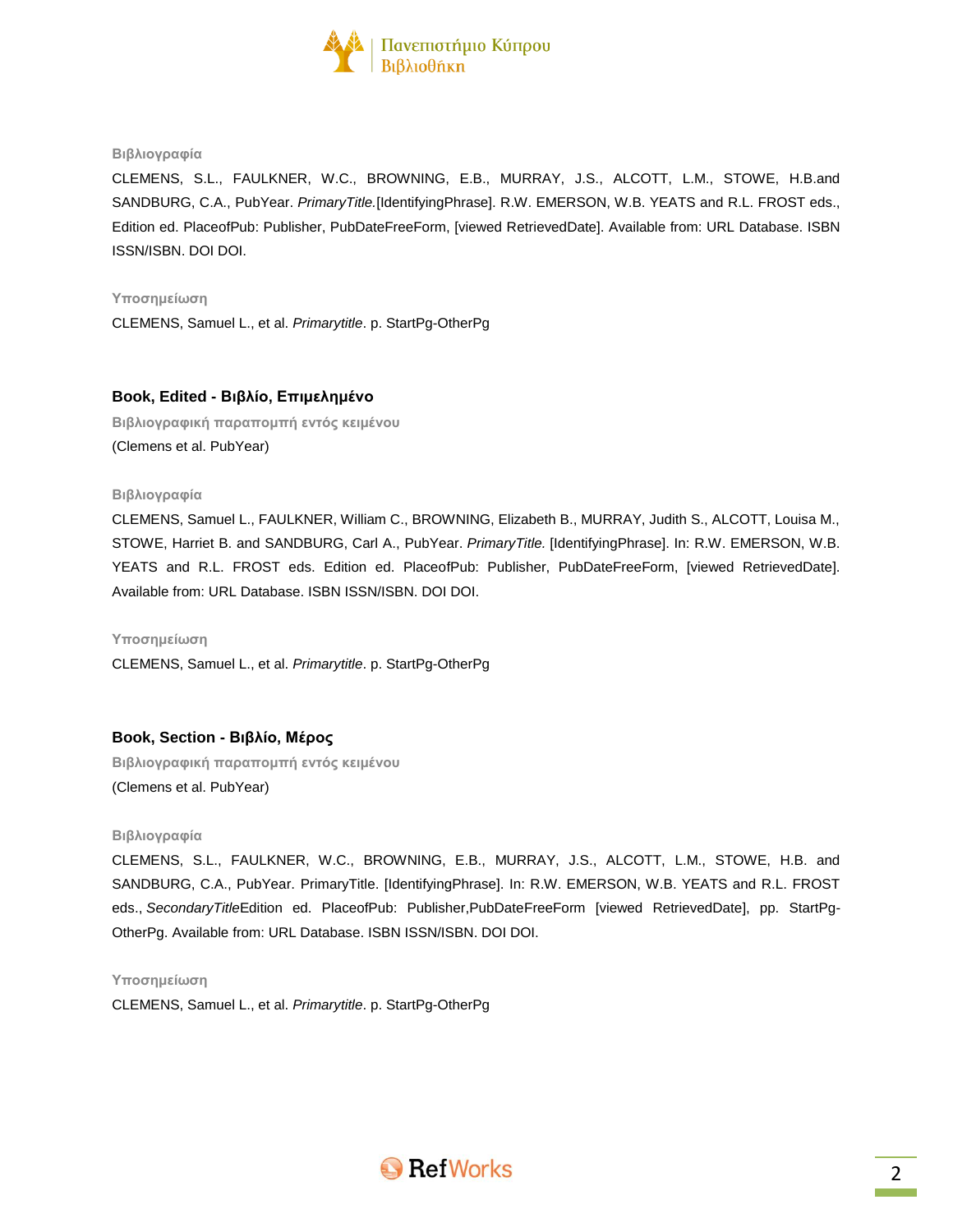

# **Book, Whole - Βιβλίο, Ολόκληρο**

**Βιβλιογραφική παραπομπή εντός κειμένου** (Clemens et al. PubYear)

#### **Βιβλιογραφία**

CLEMENS, S.L., FAULKNER, W.C., BROWNING, E.B., MURRAY, J.S., ALCOTT, L.M., STOWE, H.B. and SANDBURG, C.A., PubYear. *PrimaryTitle.*[IdentifyingPhrase]. R.W. EMERSON, W.B. YEATS and R.L. FROST eds., Edition ed. PlaceofPub: Publisher, PubDateFreeForm [viewed RetrievedDate]. Available from: URL Database. ISBN ISSN/ISBN. DOI DOI.

**Υποσημείωση**

CLEMENS, Samuel L., et al. *Primarytitle*. p. StartPg-OtherPg

# **Case/Court Decisions - Υπόθεση/Απόφαση Δικαστηρίου**

**Βιβλιογραφική παραπομπή εντός κειμένου** (Clemens et al. PubYear)

#### **Βιβλιογραφία**

CLEMENS, S.L., FAULKNER, W.C., BROWNING, E.B., MURRAY, J.S., ALCOTT, L.M., STOWE, H.B.and SANDBURG, C.A., PubYear. *PrimaryTitle.*[IdentifyingPhrase]. R.W. EMERSON, W.B. YEATS and R.L. FROST eds., Edition ed. PlaceofPub: Publisher, PubDateFreeForm, [viewed RetrievedDate]. Available from: URL Database. ISBN ISSN/ISBN. DOI DOI.

#### **Υποσημείωση**

CLEMENS, Samuel L., et al. *Primarytitle*. p. StartPg-OtherPg

# **Computer Program - Λογισμικό Η/Υ**

**Βιβλιογραφική παραπομπή εντός κειμένου** (Clemens et al. PubYear)

#### **Βιβλιογραφία**

CLEMENS, S.L., FAULKNER, W.C., BROWNING, E.B., MURRAY, J.S., ALCOTT, L.M., STOWE, H.B. and SANDBURG, C.A., PubYear. *PrimaryTitle.*[IdentifyingPhrase]. R.W. EMERSON, W.B. YEATS and R.L. FROST eds., Edition ed. PlaceofPub: Publisher, PubDateFreeForm [viewed RetrievedDate]. Available from: URL Database. ISBN ISSN/ISBN. DOI DOI.

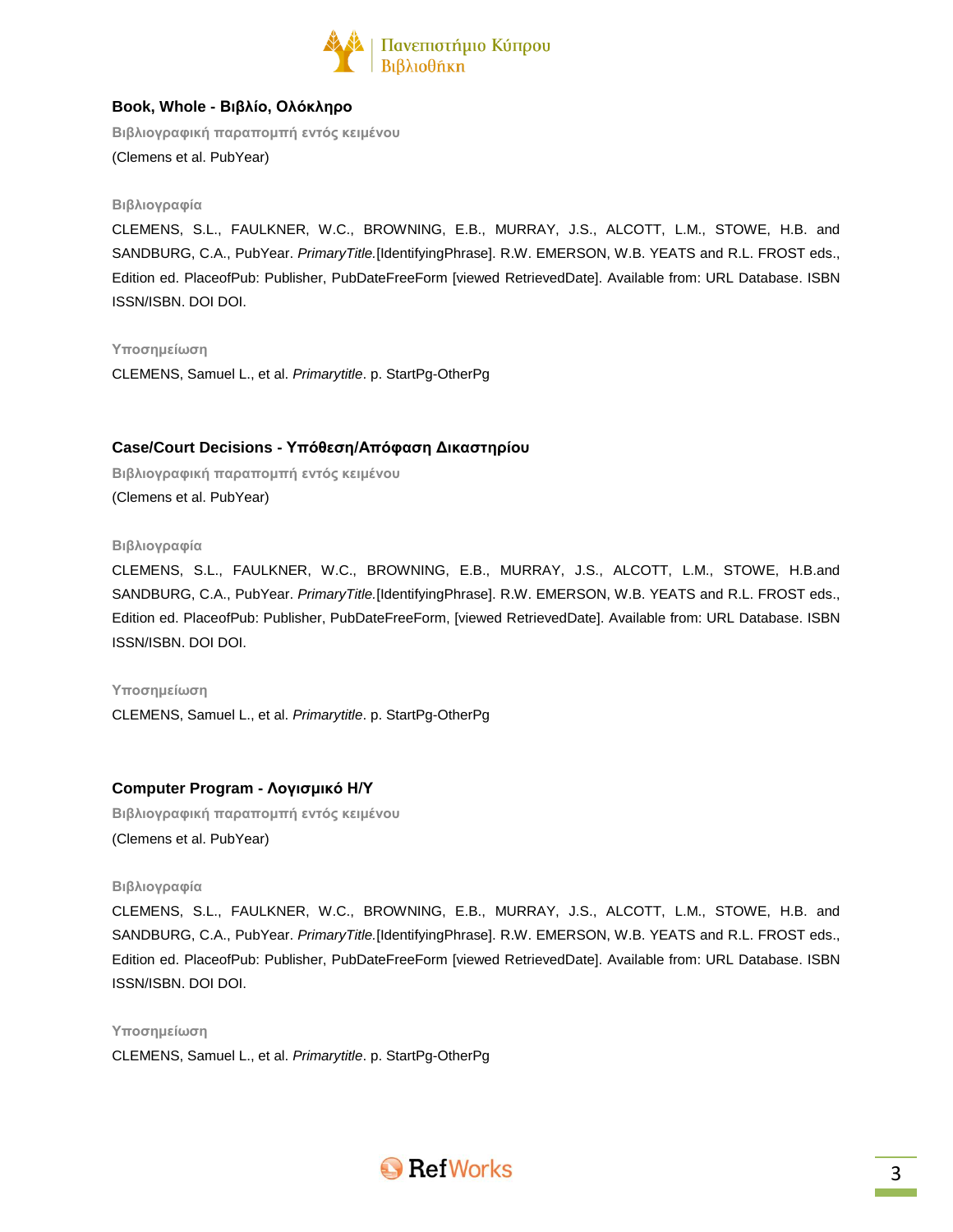

# **Conference Proceedings - Πρακτικά Συνεδρίου**

**Βιβλιογραφική παραπομπή εντός κειμένου** (Clemens et al. PubYear)

#### **Βιβλιογραφία**

CLEMENS, S.L., W.C. FAULKNER, E.B. BROWNING, J.S. MURRAY, L.M. ALCOTT, H.B. STOWE and C.A. SANDBURG. PrimaryTitleEMERSON, R.W., YEATS, W.B. and FROST, R.L., eds. *SecondaryTitle*. Edition, PubYear.

**Υποσημείωση**

CLEMENS, Samuel L., et al. *Primarytitle*, p. StartPg-OtherPg

# **Dissertation/Thesis - Διατριβές**

**Βιβλιογραφική παραπομπή εντός κειμένου** (Clemens et al. PubYear)

### **Βιβλιογραφία**

CLEMENS, S.L., FAULKNER, W.C., BROWNING, E.B., MURRAY, J.S., ALCOTT, L.M., STOWE, H.B.and SANDBURG, C.A., PubYear. *PrimaryTitle.*[IdentifyingPhrase]. R.W. EMERSON, W.B. YEATS and R.L. FROST eds., Edition ed. PlaceofPub: Publisher, PubDateFreeForm, [viewed RetrievedDate]. Available from: URL Database. ISBN ISSN/ISBN. DOI DOI.

#### **Υποσημείωση**

CLEMENS, Samuel L., et al. *Primarytitle*. p. StartPg-OtherPg

# **Dissertation/Thesis, Unpublished - Διατριβές, Αδημοσίευτες**

**Βιβλιογραφική παραπομπή εντός κειμένου** (Clemens et al. PubYear)

**Βιβλιογραφία**

CLEMENS, S.L., FAULKNER, W.C., BROWNING, E.B., MURRAY, J.S., ALCOTT, L.M., STOWE, H.B.and SANDBURG, C.A., PubYear. *PrimaryTitle.*[IdentifyingPhrase]. R.W. EMERSON, W.B. YEATS and R.L. FROST eds., Edition ed. PlaceofPub: Publisher, PubDateFreeForm, [viewed RetrievedDate]. Available from: URL Database. ISBN ISSN/ISBN. DOI DOI.

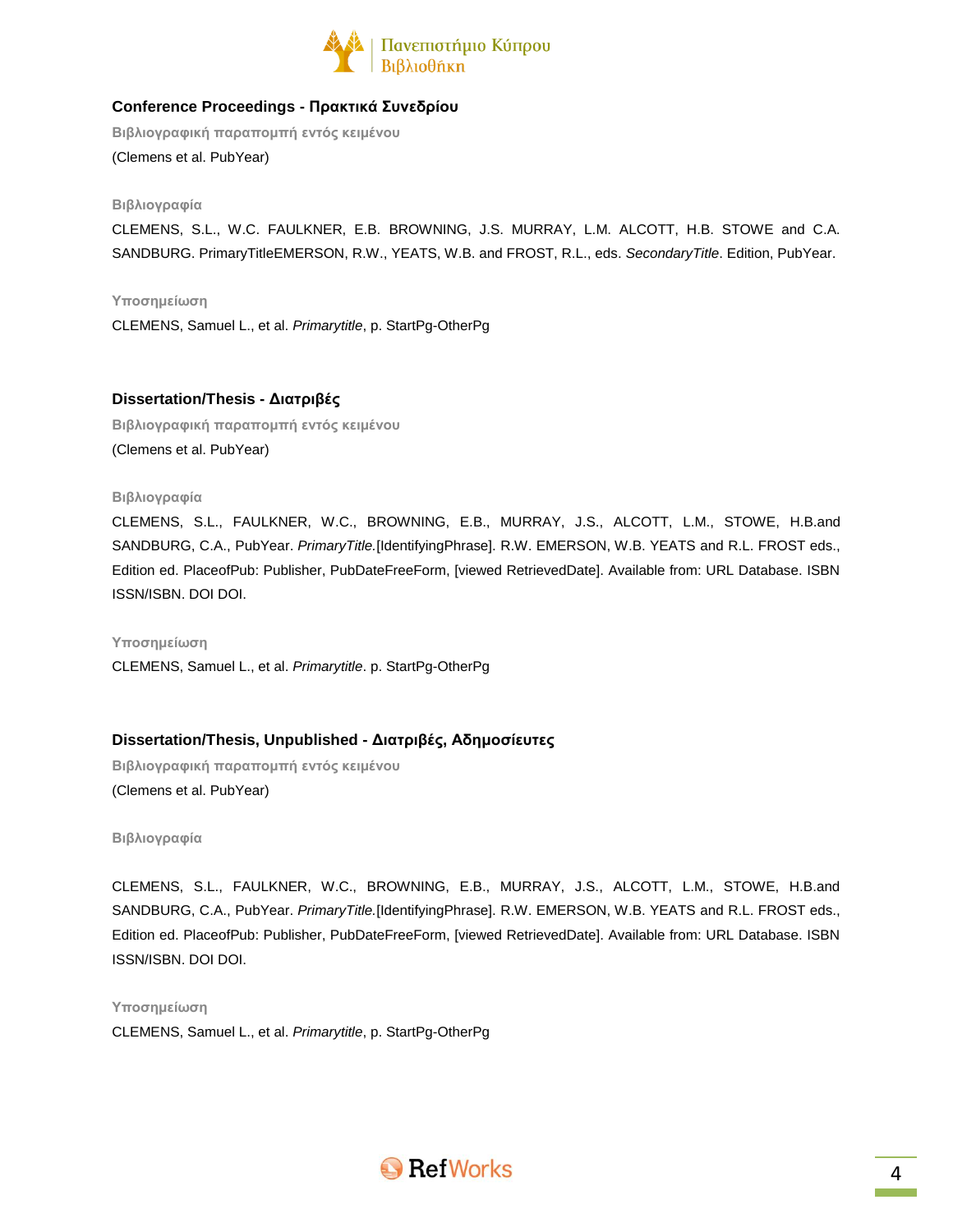

# **Generic - Γενικό Έγγραφο**

**Βιβλιογραφική παραπομπή εντός κειμένου** (Clemens et al. PubYear)

#### **Βιβλιογραφία**

CLEMENS, S.L., FAULKNER, W.C., BROWNING, E.B., MURRAY, J.S., ALCOTT, L.M., STOWE, H.B.and SANDBURG, C.A., PubYear. *PrimaryTitle.*[IdentifyingPhrase]. R.W. EMERSON, W.B. YEATS and R.L. FROST eds., Edition ed. PlaceofPub: Publisher, PubDateFreeForm, [viewed RetrievedDate]. Available from: URL Database. ISBN ISSN/ISBN. DOI DOI.

### **Υποσημείωση**

CLEMENS, Samuel L., et al. *Primarytitle*, p. StartPg-OtherPg

# **Grant - Χορηγία**

**Βιβλιογραφική παραπομπή εντός κειμένου** (Clemens et al. PubYear)

#### **Βιβλιογραφία**

CLEMENS, S.L., FAULKNER, W.C., BROWNING, E.B., MURRAY, J.S., ALCOTT, L.M., STOWE, H.B.and SANDBURG, C.A., PubYear. *PrimaryTitle.*[IdentifyingPhrase]. R.W. EMERSON, W.B. YEATS and R.L. FROST eds., Edition ed. PlaceofPub: Publisher, PubDateFreeForm, [viewed RetrievedDate]. Available from: URL Database. ISBN ISSN/ISBN. DOI DOI.

#### **Υποσημείωση**

CLEMENS, Samuel L., et al. *Primarytitle*, p. StartPg-OtherPg

# **Hearing - Ακρόαση**

**Βιβλιογραφική παραπομπή εντός κειμένου** (Clemens et al. PubYear)

#### **Βιβλιογραφία**

CLEMENS, S.L., FAULKNER, W.C., BROWNING, E.B., MURRAY, J.S., ALCOTT, L.M., STOWE, H.B.and SANDBURG, C.A., PubYear. *PrimaryTitle.*[IdentifyingPhrase]. R.W. EMERSON, W.B. YEATS and R.L. FROST eds., Edition ed. PlaceofPub: Publisher, PubDateFreeForm, [viewed RetrievedDate]. Available from: URL Database. ISBN ISSN/ISBN. DOI DOI.

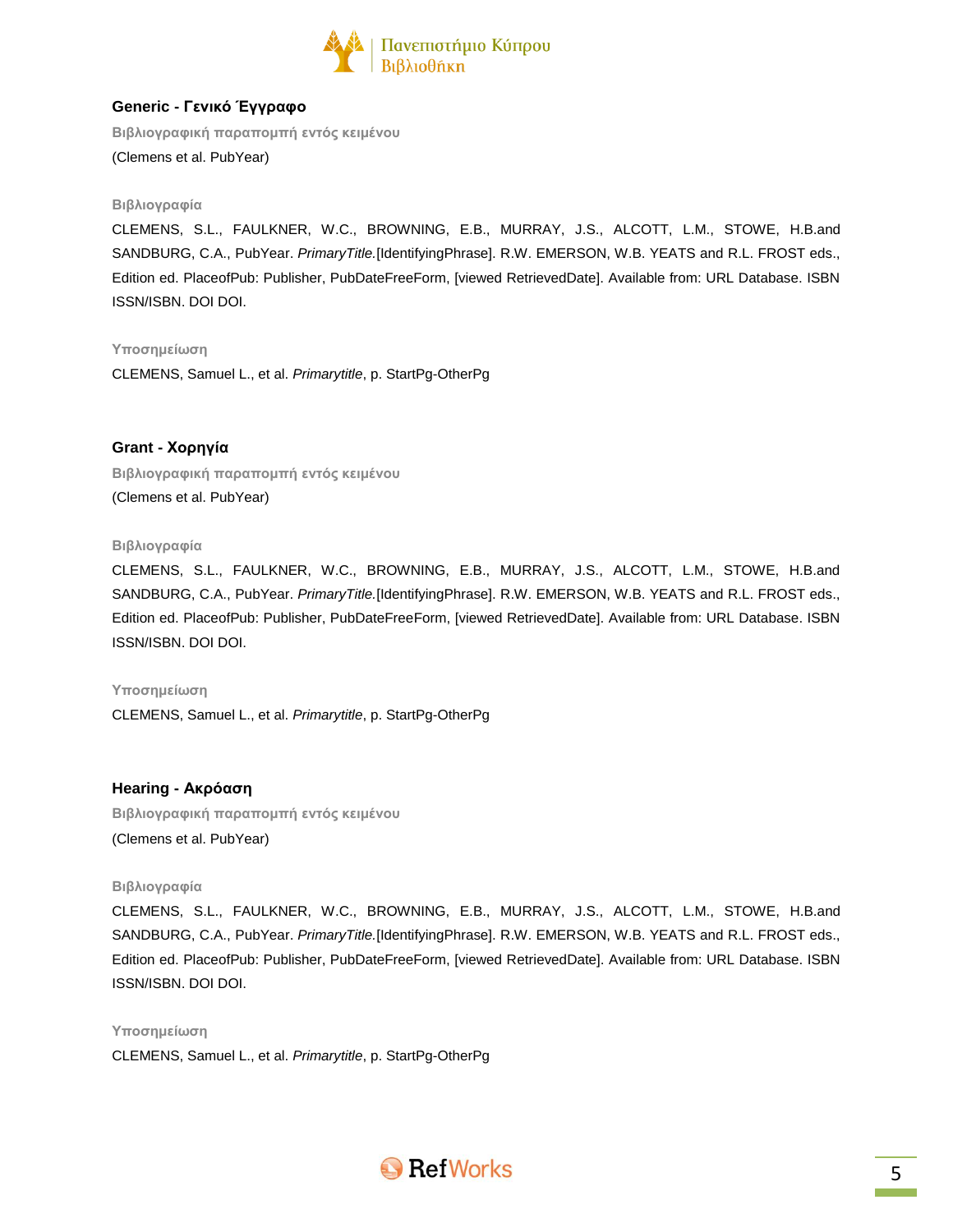

# **Journal Article - Άρθρο Περιοδικού**

**Βιβλιογραφική παραπομπή εντός κειμένου** (Clemens et al. PubYear)

#### **Βιβλιογραφία**

CLEMENS, S.L., FAULKNER, W.C., BROWNING, E.B., MURRAY, J.S., ALCOTT, L.M., STOWE, H.B. and SANDBURG, C.A., PubYear. PrimaryTitle*. Journal of Applied Theory* [IdentifyingPhrase]. Edition ed., DateofElectronicPub, PubDateFreeForm, vol. Volume, no. Issue [viewed RetrievedDate], pp. StartPg-OtherPg. Available from: URL Database. ISSN ISSN/ISBN. DOI DOI.

#### **Υποσημείωση**

CLEMENS, Samuel L., et al. *Primarytitle*. p. StartPg-OtherPg

# **Journal, Electronic - Ηλεκτρονικό Περιοδικό**

**Βιβλιογραφική παραπομπή εντός κειμένου** (Clemens et al. PubYear)

#### **Βιβλιογραφία**

CLEMENS, S.L., FAULKNER, W.C., BROWNING, E.B., MURRAY, J.S., ALCOTT, L.M., STOWE, H.B. and SANDBURG, C.A., PubYear. PrimaryTitle*. Journal of Applied Theory* [IdentifyingPhrase]. DateofElectronicPub, PubDateFreeForm, vol. Volume, no. Issue [viewed RetrievedDate], pp. StartPg-OtherPg. Available from: Edition Database. ISSN ISSN/ISBN. DOI DOI.

#### **Υποσημείωση**

CLEMENS, Samuel L., et al. *Primarytitle*. p. StartPg-OtherPg

# **Laws/Statutes - Νόμοι/Καταστικά**

**Βιβλιογραφική παραπομπή εντός κειμένου** (Clemens et al. PubYear)

#### **Βιβλιογραφία**

CLEMENS, S.L., FAULKNER, W.C., BROWNING, E.B., MURRAY, J.S., ALCOTT, L.M., STOWE, H.B.and SANDBURG, C.A., PubYear. *PrimaryTitle.*[IdentifyingPhrase]. R.W. EMERSON, W.B. YEATS and R.L. FROST eds., Edition ed. PlaceofPub: Publisher, PubDateFreeForm, [viewed RetrievedDate]. Available from: URL Database. ISBN ISSN/ISBN. DOI DOI.

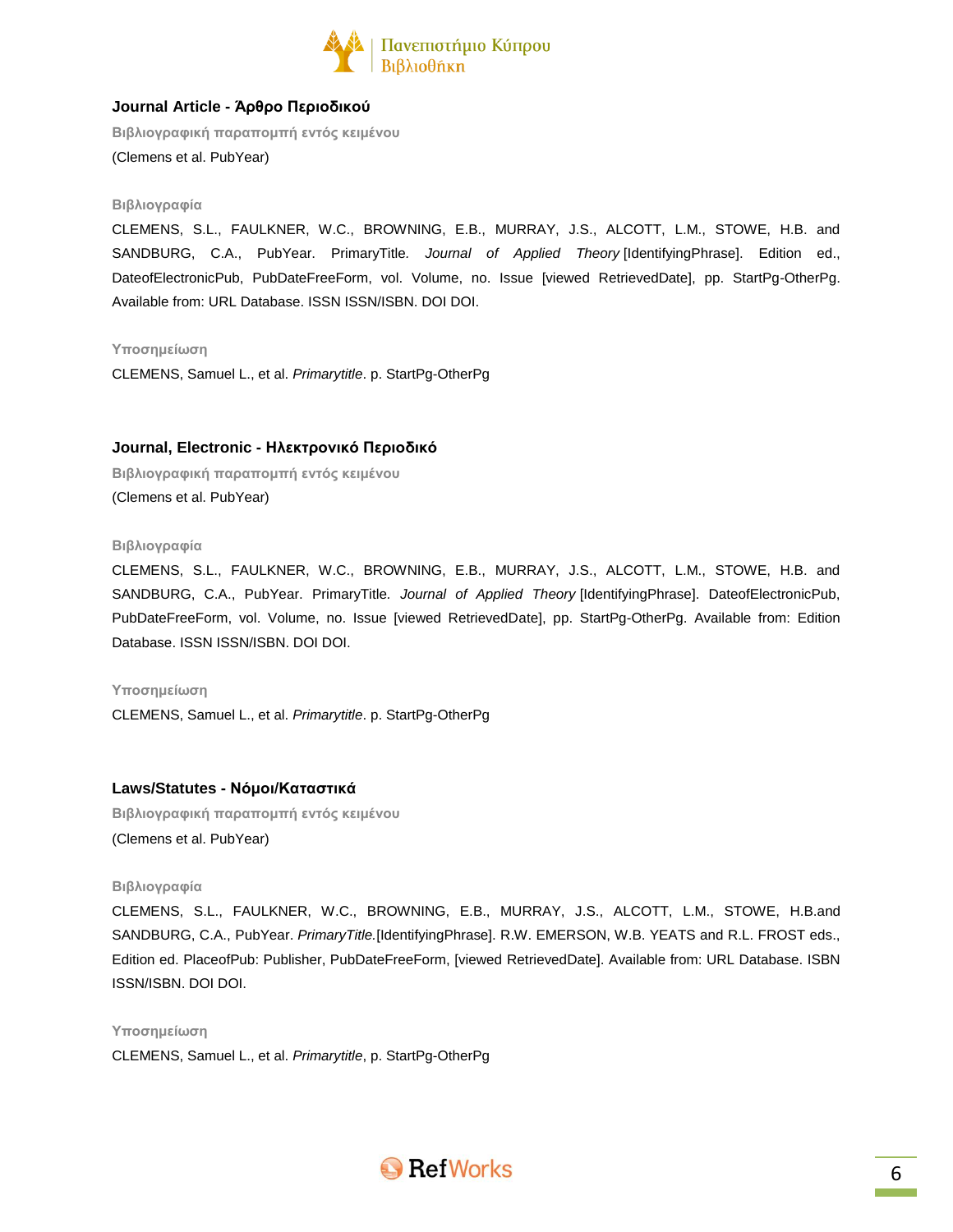

# **Magazine Article - Άρθρο από μη επιστημονικό περιοδικό**

**Βιβλιογραφική παραπομπή εντός κειμένου** (Clemens et al. PubYear)

#### **Βιβλιογραφία**

CLEMENS, S.L., FAULKNER, W.C., BROWNING, E.B., MURRAY, J.S., ALCOTT, L.M., STOWE, H.B. and SANDBURG, C.A. PubYear, PubDateFreeForm. PrimaryTitle*. Journal of Applied Theory* **Volume**(Issue), StartPg-OtherPg. ISSN ISSN/ISBN.

#### **Υποσημείωση**

CLEMENS, Samuel L., et al. *Primarytitle*, p. StartPg-OtherPg

# **Map - Χάρτης**

**Βιβλιογραφική παραπομπή εντός κειμένου** (Clemens et al. PubYear)

### **Βιβλιογραφία**

CLEMENS, S.L., FAULKNER, W.C., BROWNING, E.B., MURRAY, J.S., ALCOTT, L.M., STOWE, H.B. and SANDBURG, C.A., PubYear. *PrimaryTitle.*[IdentifyingPhrase]. R.W. EMERSON, W.B. YEATS and R.L. FROST eds., Edition ed. PlaceofPub: Publisher, PubDateFreeForm [viewed RetrievedDate]. Available from: URL Database. ISBN ISSN/ISBN. DOI DOI.

#### **Υποσημείωση**

CLEMENS, Samuel L., et al. *Primarytitle*. p. StartPg-OtherPg

# **Monograph - Μονογραφία**

**Βιβλιογραφική παραπομπή εντός κειμένου** (Clemens et et al. al. PubYear)

#### **Βιβλιογραφία**

CLEMENS, S.L., FAULKNER, W.C., BROWNING, E.B., MURRAY, J.S., ALCOTT, L.M., STOWE, H.B.and SANDBURG, C.A., PubYear. *PrimaryTitle.*[IdentifyingPhrase]. R.W. EMERSON, W.B. YEATS and R.L. FROST eds., Edition ed. PlaceofPub: Publisher, PubDateFreeForm, [viewed RetrievedDate]. Available from: URL Database. ISBN ISSN/ISBN. DOI DOI.

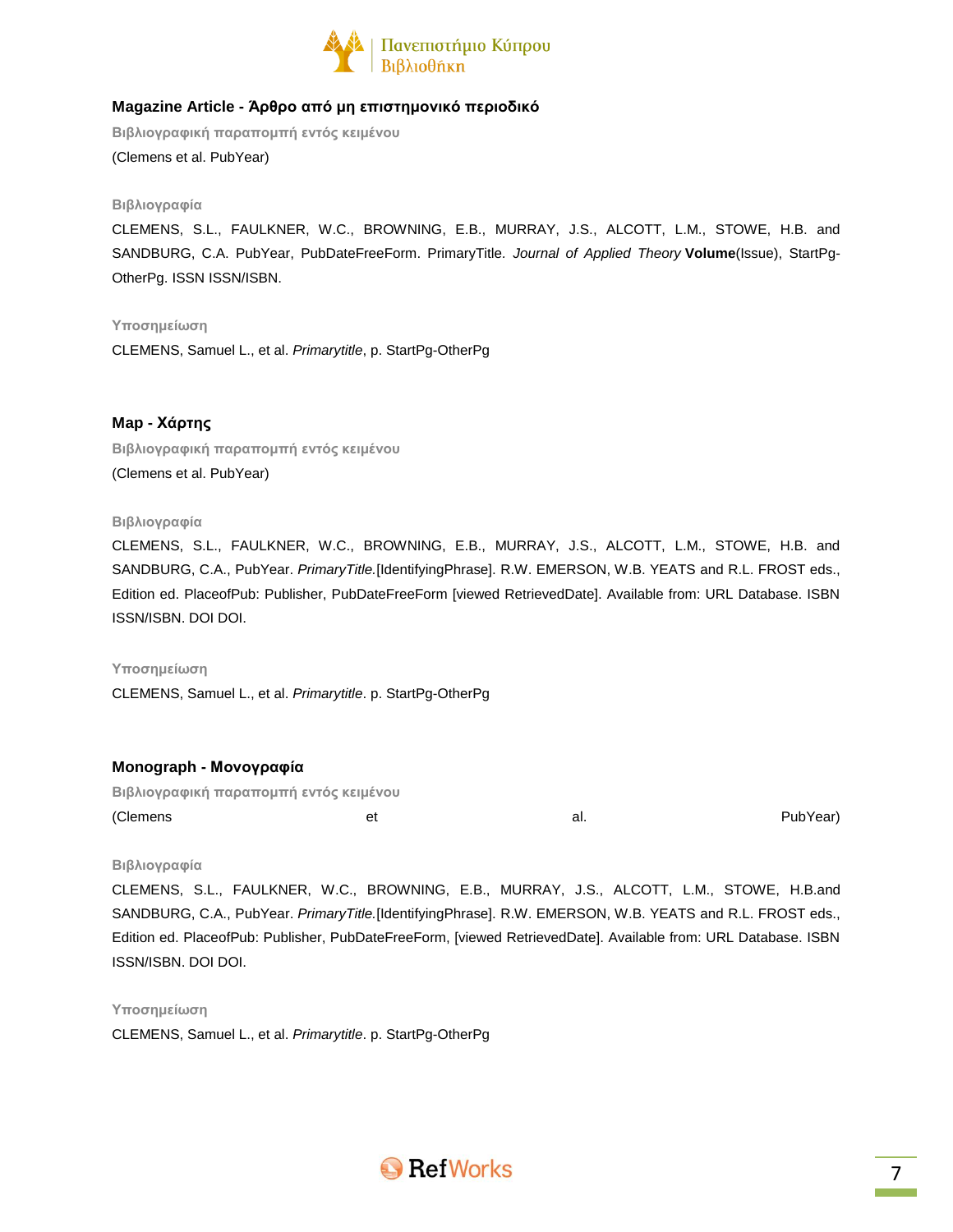

# **Motion Picture - Κινηματογραφική Ταινία**

**Βιβλιογραφική παραπομπή εντός κειμένου** (Clemens et al. PubYear)

#### **Βιβλιογραφία**

CLEMENS, S.L., FAULKNER, W.C., BROWNING, E.B., MURRAY, J.S., ALCOTT, L.M., STOWE, H.B. and SANDBURG, C.A., PubYear. *PrimaryTitle.*[IdentifyingPhrase]. R.W. EMERSON, W.B. YEATS and R.L. FROST eds., Edition ed. PlaceofPub: Publisher, PubDateFreeForm [viewed RetrievedDate]. Available from: URL Database. ISBN ISSN/ISBN. DOI DOI.

**Υποσημείωση**

CLEMENS, Samuel L., et al. *Primarytitle*. p. StartPg-OtherPg

### **Music Score - Παρτιτούρα**

**Βιβλιογραφική παραπομπή εντός κειμένου** (Clemens et al. PubYear)

#### **Βιβλιογραφία**

CLEMENS, S.L., FAULKNER, W.C., BROWNING, E.B., MURRAY, J.S., ALCOTT, L.M., STOWE, H.B. and SANDBURG, C.A., PubYear. *PrimaryTitle.*[IdentifyingPhrase]. R.W. EMERSON, W.B. YEATS and R.L. FROST eds., Edition ed. PlaceofPub: Publisher, PubDateFreeForm [viewed RetrievedDate]. Notes. Available from: URL Database. ISBN ISSN/ISBN. DOI DOI.

#### **Υποσημείωση**

CLEMENS, Samuel L., et al. *Primarytitle*, p. StartPg-OtherPg

# **Newspaper Article - Άρθρο Εφημερίδας**

**Βιβλιογραφική παραπομπή εντός κειμένου** (Clemens et al. PubYear)

#### **Βιβλιογραφία**

CLEMENS, S.L., FAULKNER, W.C., BROWNING, E.B., MURRAY, J.S., ALCOTT, L.M., STOWE, H.B. and SANDBURG, C.A. PubYear, PubDateFreeForm. PrimaryTitle*. Journal of Applied Theory* **Volume**(Issue), StartPg-OtherPg. ISSN ISSN/ISBN.

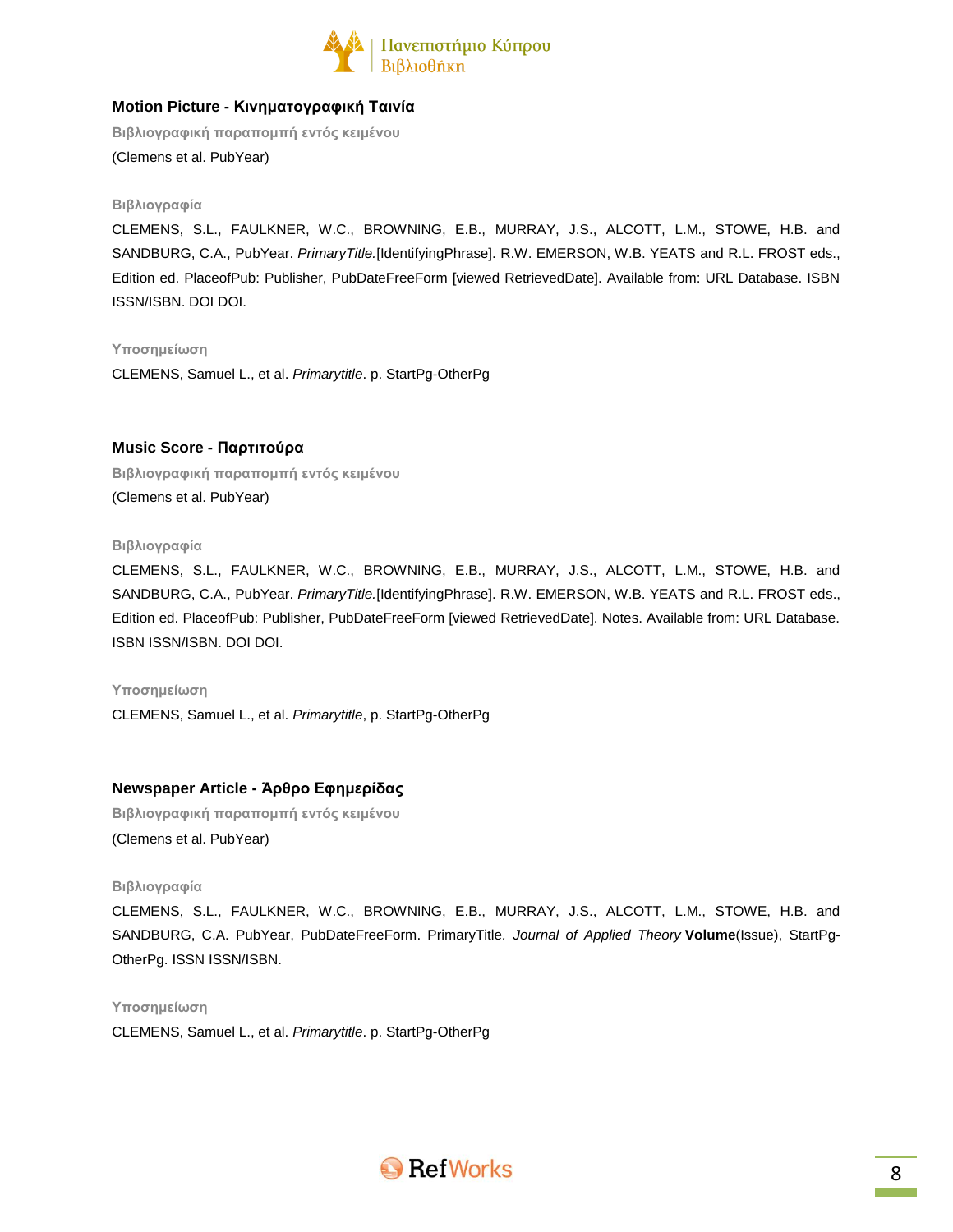

# **Online Discussion Forum/Blogs - Online Συζητήσεις σε Ιστολόγια**

**Βιβλιογραφική παραπομπή εντός κειμένου** (Clemens et al. PubYear)

### **Βιβλιογραφία**

PrimaryTitle, PubYear. [IdentifyingPhrase]. PlaceofPub: Publisher. PubDateFreeForm [viewed RetrievedDate]. Available from: URL.

**Υποσημείωση**

CLEMENS, Samuel L., et al. *Primarytitle*. p. StartPg-OtherPg

**Patent - Πατέντα**

**Βιβλιογραφική παραπομπή εντός κειμένου** (Clemens et al. PubYear)

### **Βιβλιογραφία**

CLEMENS, S.L., FAULKNER, W.C., BROWNING, E.B., MURRAY, J.S., ALCOTT, L.M., STOWE, H.B. and SANDBURG, C.A., PubYear. *PrimaryTitle.*[IdentifyingPhrase]. R.W. EMERSON, W.B. YEATS and R.L. FROST eds., Edition ed. PlaceofPub: Publisher. PubDateFreeForm [viewed RetrievedDate]. Available from: URL Database. ISBN ISSN/ISBN.

#### **Υποσημείωση**

CLEMENS, Samuel L., et al. *Primarytitle*. p. StartPg-OtherPg

# **Personal Communication - Προσωπική Επικοινωνία**

**Βιβλιογραφική παραπομπή εντός κειμένου** (Clemens et al. PubYear)

#### **Βιβλιογραφία**

CLEMENS, S.L., FAULKNER, W.C., BROWNING, E.B., MURRAY, J.S., ALCOTT, L.M., STOWE, H.B.and SANDBURG, C.A., PubYear. *PrimaryTitle.*[IdentifyingPhrase]. R.W. EMERSON, W.B. YEATS and R.L. FROST eds., Edition ed. PlaceofPub: Publisher, PubDateFreeForm, [viewed RetrievedDate]. Available from: URL Database. ISBN ISSN/ISBN. DOI DOI.

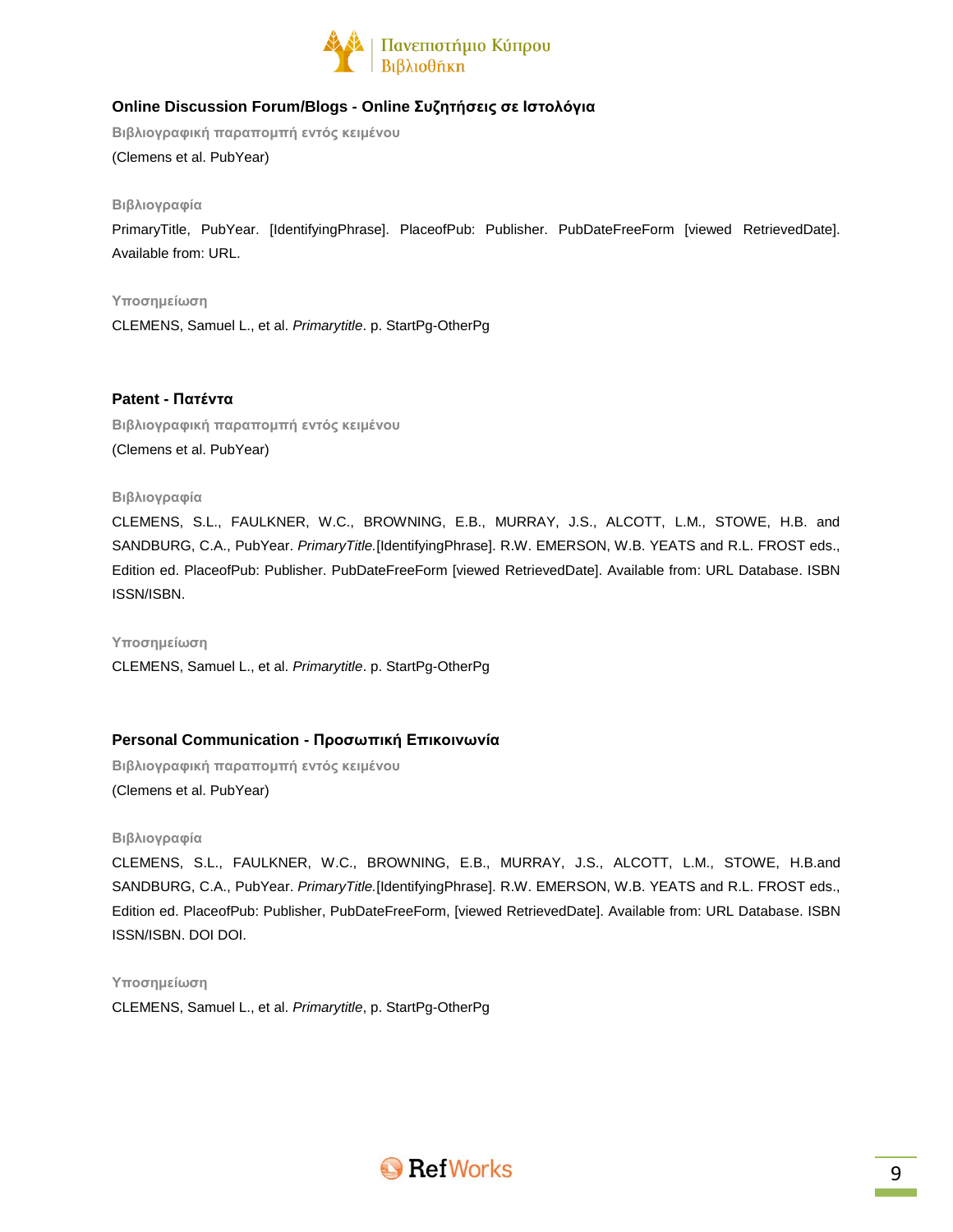

# **Report - Έκθεση**

**Βιβλιογραφική παραπομπή εντός κειμένου** (Clemens et al. PubYear)

### **Βιβλιογραφία**

CLEMENS, S.L., FAULKNER, W.C., BROWNING, E.B., MURRAY, J.S., ALCOTT, L.M., STOWE, H.B. and SANDBURG, C.A., PubYear. *PrimaryTitle.*[IdentifyingPhrase]. R.W. EMERSON, W.B. YEATS and R.L. FROST eds., Edition ed. PlaceofPub: Publisher, PubDateFreeForm [viewed RetrievedDate]. Available from: URL Database. ISBN ISSN/ISBN. DOI DOI.

### **Υποσημείωση**

CLEMENS, Samuel L., et al. *Primarytitle*. p. StartPg-OtherPg

# **Sound Recording - Ηχογράφηση**

**Βιβλιογραφική παραπομπή εντός κειμένου** (Clemens et al. PubYear)

#### **Βιβλιογραφία**

CLEMENS, S.L., FAULKNER, W.C., BROWNING, E.B., MURRAY, J.S., ALCOTT, L.M., STOWE, H.B. and SANDBURG, C.A., PubYear. *PrimaryTitle.*[IdentifyingPhrase]. R.W. EMERSON, W.B. YEATS and R.L. FROST eds., Edition ed. PlaceofPub: Publisher, PubDateFreeForm [viewed RetrievedDate]. Available from: URL Database. ISBN ISSN/ISBN. DOI DOI.

#### **Υποσημείωση**

CLEMENS, Samuel L., et al. *Primarytitle*. p. StartPg-OtherPg

# **Unpublished Material - Αδημοσίευτο υλικό**

**Βιβλιογραφική παραπομπή εντός κειμένου** (Clemens et al. PubYear)

#### **Βιβλιογραφία**

CLEMENS, S.L., FAULKNER, W.C., BROWNING, E.B., MURRAY, J.S., ALCOTT, L.M., STOWE, H.B.and SANDBURG, C.A., PubYear. *PrimaryTitle.*[IdentifyingPhrase]. R.W. EMERSON, W.B. YEATS and R.L. FROST eds., Edition ed. PlaceofPub: Publisher, PubDateFreeForm, [viewed RetrievedDate]. Available from: URL Database. ISBN ISSN/ISBN. DOI DOI.